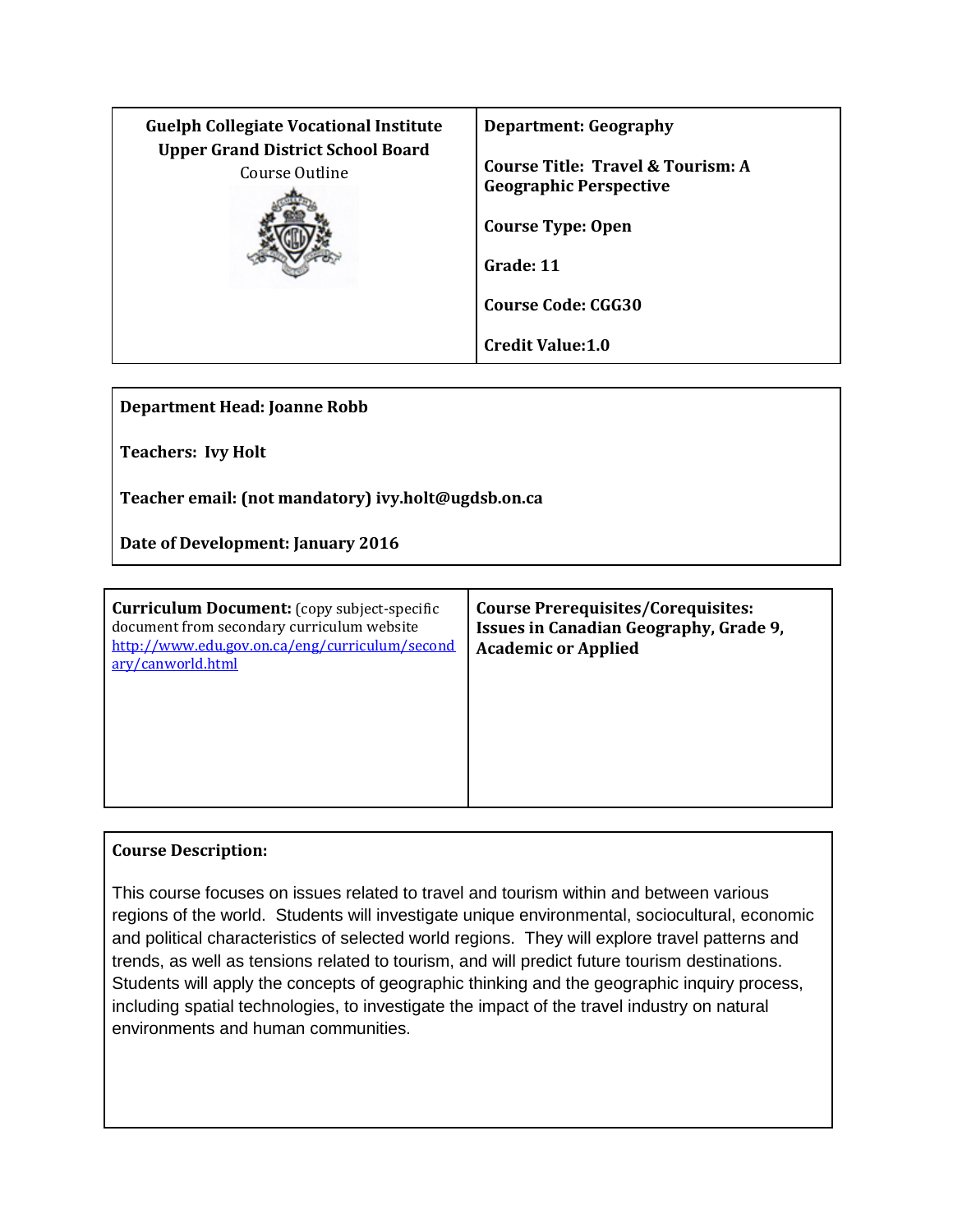# **Term Work (70% of the final mark)**

## **Unit Title**, **Big Ideas, and Unit Culminating Tasks**

1. Geographic Inquiry and Skill Development – throughout semester

## **Summative Tasks:**

- Digital Map Creation:Google Maps, ArcGIS 10%
- Current Events Journal 10%

## **Big Ideas:**

- To use the geographic inquiry process to investigate geographic issues involving travel and tourism.
- To apply spatial skills to everyday situations and identify how these skills could be applied in the workplace

# 2. Spatial Organization: Why, Where and How We Travel

## **Summative Tasks:**

- Bucket List Trip 10%
- Travel Advisory Poster 5%

## **Big Ideas:**

- Many factors determine where, when, and how people travel
- Tourism influences the services and attractions available at a location
- Many factors influence a person's destination choices (ie political, economic etc)
- 3. Sustainability, Stewardship and Tourism

## **Summative Tasks:**

- Habitat in the Balance Debate 10%
- Unit Test 10%

## **Big Ideas**:

- Tourism can effect a community in many ways (politically, economically, culturally, environmentally and socially)
- It is important to protect and act responsibly towards the world's natural and cultural resources
- Tourists have a responsibility to support the social and cultural sustainability of destination communities
- 4. Interrelationships and Trends

## **Summative Tasks:**

Unit Test 10%

## **Big Ideas:**

- The unique characteristics of a place affect the type of tourist activity that is available
- The tourism industry is constantly adapting to new technology and to changing economic and political realities
- The tourism industry will need to continue to change and adapt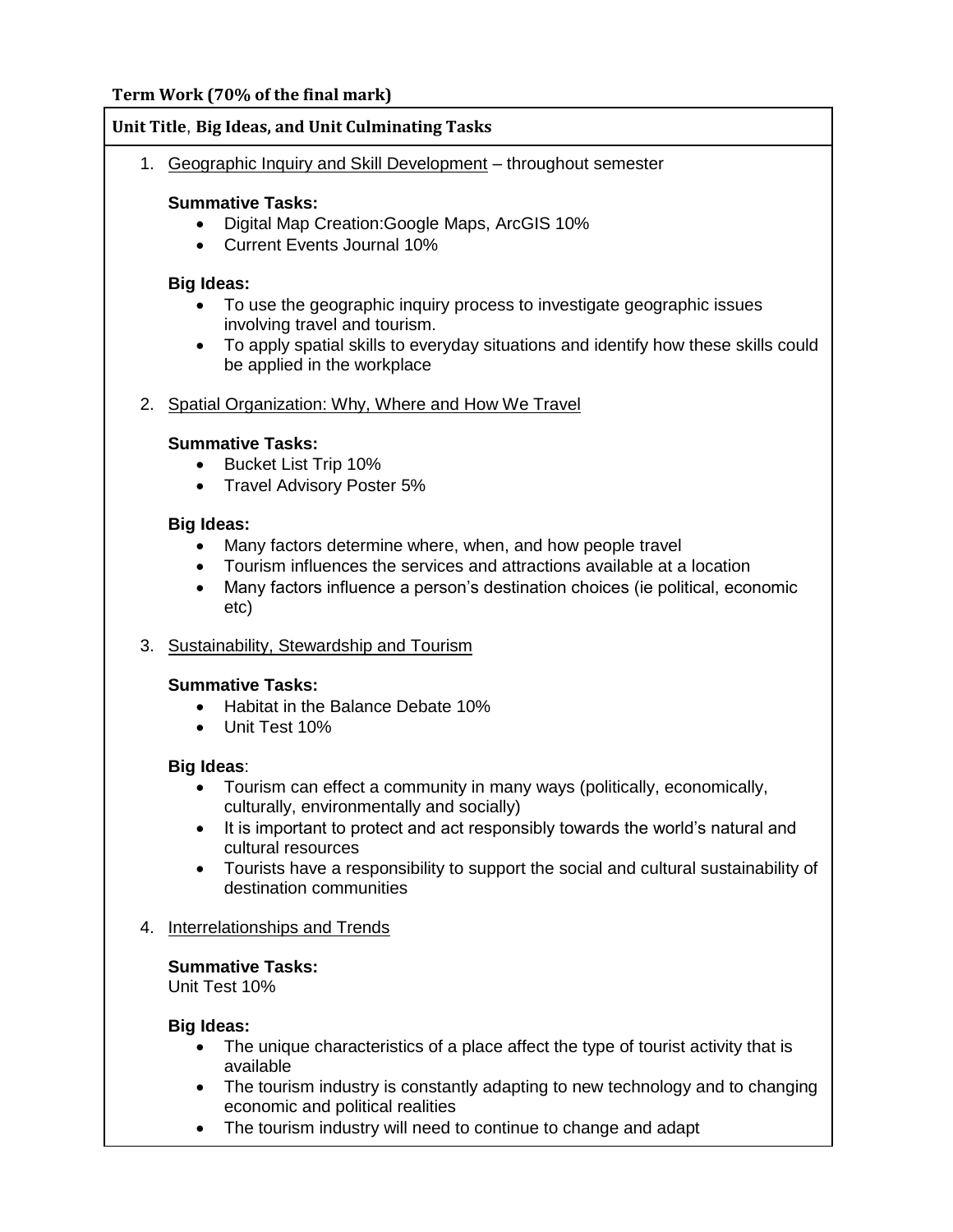# 5. Impacts of Change: Challenges for Travel and Tourism

### **Summative Tasks:**

• Inquiry Process 5%

### **Big Ideas:**

- Natural process and events have an impact on the tourism industry
- Tourism has economic, political, social and cultural effects on local populations
- In order for tourism in an area to work, all parties involved need to work and plan together

### **Culminating Tasks/Exams (30% or the final mark)**

### **Course Culminating Task/Exams and Description**

### **Final Culminating Task 15%**

Students will work in groups but be responsible for individual tasks to create a Tourism Business Proposal to meet a future need or manage a current challenge facing the tourism industry. Students will only be evaluated based on their individual task.

### **Final Exam 15%**

Student will write an exam that will encompass all units of study for this course.

Based on the range of students' learning needs, a selection from the strategies listed below may be utilized. Refer t[o list of teaching and assessment strategies.](http://www.ugdsb.on.ca/gcvi/dept/)

#### **Teaching Strategies:**

 A wide variety of teaching strategies are used but not limited to field studies, Promethean software, GPS, photo analysis, debate, geographic inquiry process, digital mapping, computer simulations, discussion, group work, reading text, brainstorming, visuals

#### **Assessment and evaluation strategies:**

- Diagnostic quizzes, discussion, ticket out the door, observation
- Formative quizzes, observation, written feedback
- Summative see above unit outlines